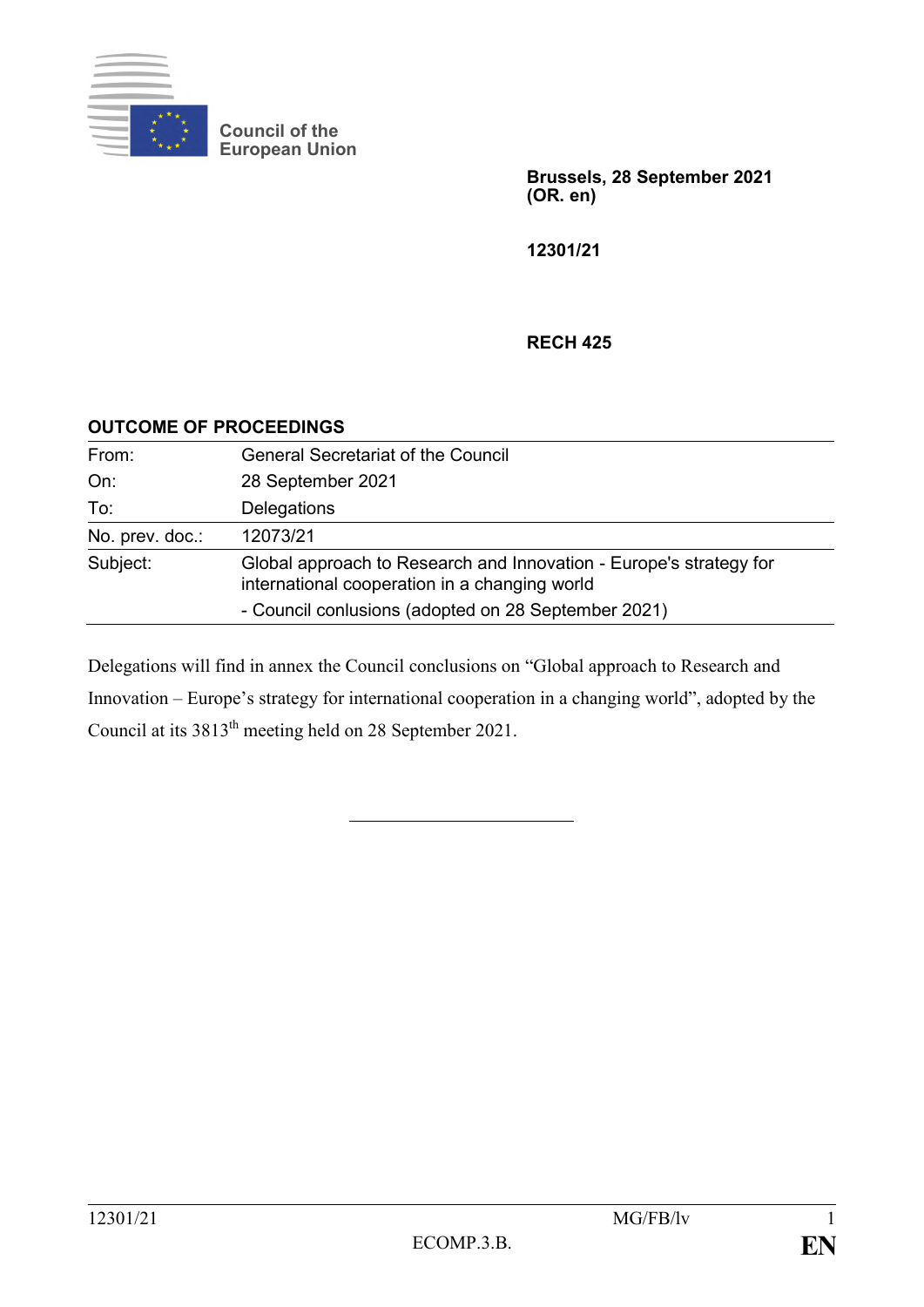# Council Conclusions on the Global approach to Research and Innovation – Europe's strategy **for international cooperation in a changing world**

## THE COUNCIL OF THE EUROPEAN UNION,

#### RECALLING

- the Joint Communication to the European Parliament and the Council on strengthening the Union's contribution to rules-based multilateralism, which describes the Union's strategic priorities, values and the Team Europe approach in order to advance the Union's role in promoting a rules-based global multilateral system that is 'fit for purpose'**<sup>1</sup>** ;
- the United Nations 2030 Agenda for Sustainable Development Goals, adopted by all United Nations Member States in 2015, which presents a blueprint for addressing the key social, educational and healthcare challenges in a global partnership, while tackling climate change, preserving our natural environment, including oceans and seas, as a basis for life, and which is strongly reflected within the political priorities of the Union, including the European Green Deal, digital transition and the European way of life;
- the Paris Agreement, adopted on 12 December 2015 as the leading legally binding international treaty on climate change and the ambitious plans within the European Green Deal that the Union has set in committing to it, which in turn represents a significant part of the Union's efforts in international research and innovation (R&I) cooperation;

<sup>&</sup>lt;u>.</u> **1** JOIN (2021)3 final of 17 February 2021.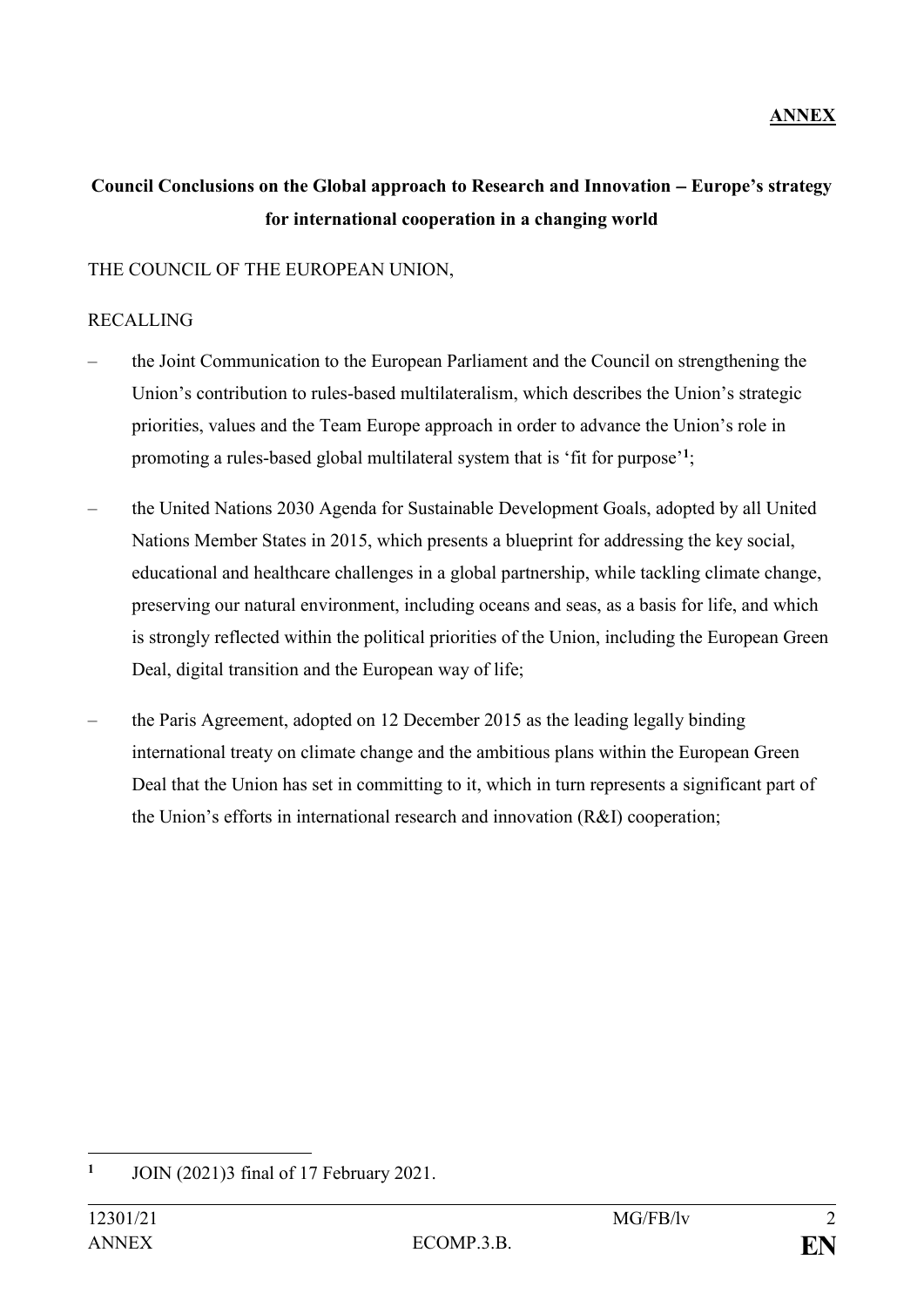- the Council conclusions on the new European Research Area (ERA)**<sup>2</sup>** calling on the Commission and Member States to consider international cooperation as one of the main priority areas for joint action;
- the Union strategic approach on international cooperation in R&I and its subsequent reports**<sup>3</sup>** ;

# **PART 1: GENERAL OBSERVATIONS**

- 1. WELCOMES the Commission's Communication on the Global Approach to Research and Innovation 'Europe's strategy for international cooperation in a changing world' as timely and appropriate, as a policy framework to help shape the Union's future engagement with international partners in R&I and the geopolitical dimension of the ERA; WELCOMES the work of the Strategic Forum for International S&T Cooperation (SFIC) on this Communication as part of the European Research Area and Innovation Committee (ERAC); and REAFFIRMS the Union's commitment to maintain openness in international R&I cooperation to further strengthen the quality of research in the Union, while pursuing a level playing field and balanced reciprocal openness in R&I, in cooperation with partner countries, based on shared fundamental values and principles;
- 2. UNDERLINES the need for a permanent, close and constructive engagement between the Commission, the Council, the Member States and the European External Action Service (EEAS) as appropriate, including through early advice from the ERA-related advisory structure, in designing, implementing and evaluating approaches and actions of international R&I cooperation;

<sup>1</sup> **<sup>2</sup>** 13567/20.

**<sup>3</sup>** COM (2012) 497, COM(2014) 567, COM(2016) 657, SWD(2018) 307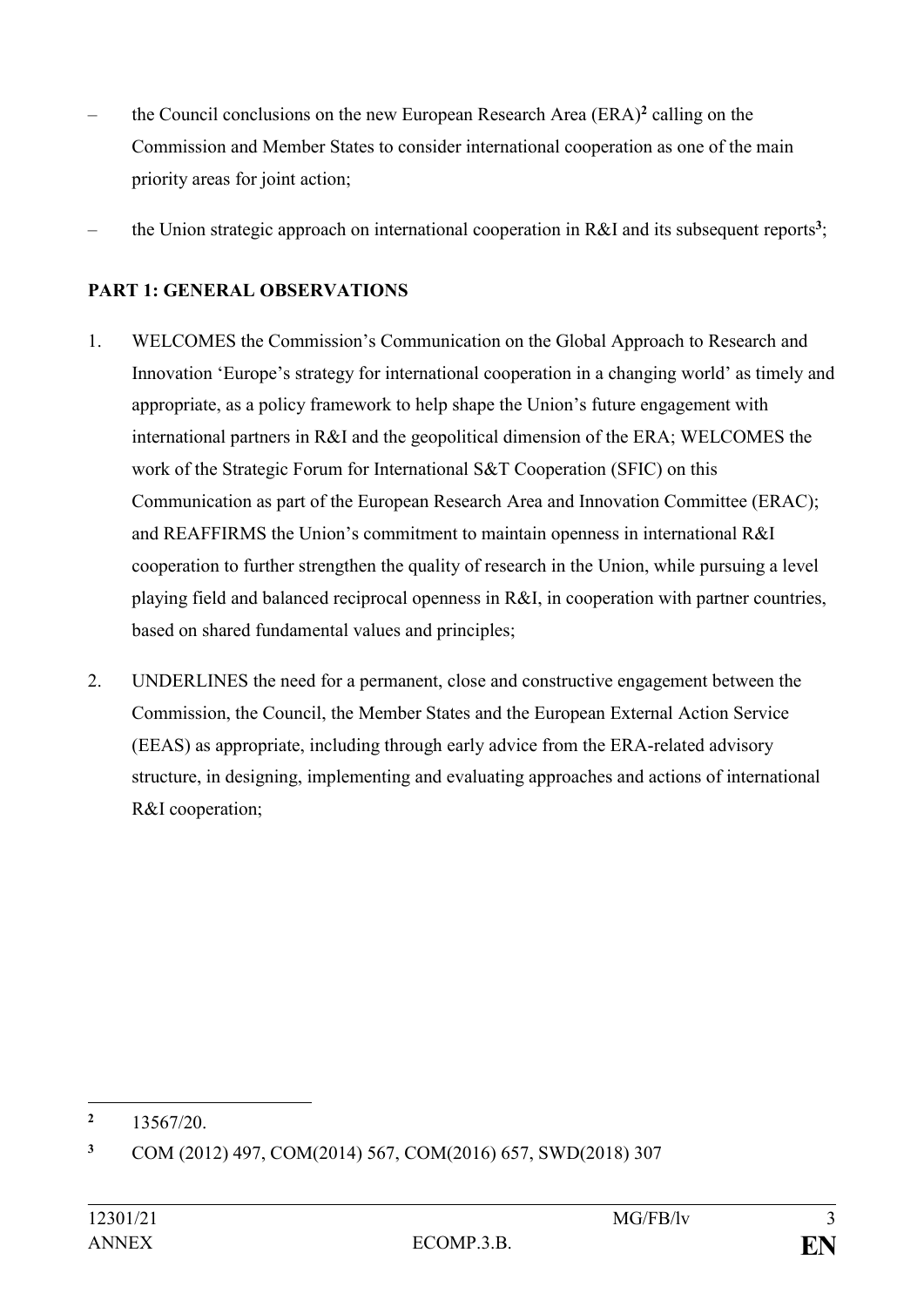- 3. INVITES the Commission, the Council, the Member States and the EEAS to maximise the impact of the external action of the Union, achieve a more consolidated engagement with third countries, enhance established relationships, avoid duplication of efforts, including with the Programme Committee for the Specific Programme implementing Horizon Europe, and exchange information on policies and ideas to prevent undesirable transfer of knowledge and foreign interference in R&I;
- 4. STRESSES the indispensable role of the stakeholders of the ERA, including research performing organisations and individuals, research funding organisations, higher education institutions and businesses and their European and international alliances, research and technology infrastructures and industry in practising and fostering international R&I cooperation at Union and Member State level; and ACKNOWLEDGES the need for the Union and the Member States to provide a supportive international environment (i.e. policy and legal framework and support instruments), where such cooperation will flourish freely and in line with the core values and interests of the Union;
- 5. EMPHASISES the need for the Union to maintain and develop rules-based multilateral cooperation and dialogue in addressing the key global social, environmental, health, digital and economic challenges, as well as gender balance and inclusiveness, where R&I should play a pivotal role; RECALLS the Valletta Declaration on Strengthening Euro-Mediterranean Cooperation through Research and Innovation of 4 May 2017 and the Azores Declaration on All-Atlantic R&I for a Sustainable Ocean of 4 June 2021, as examples of a global approach to international scientific R&I cooperation; and RECOGNISES the respective bilateral, multilateral and international efforts and activities of the Member States;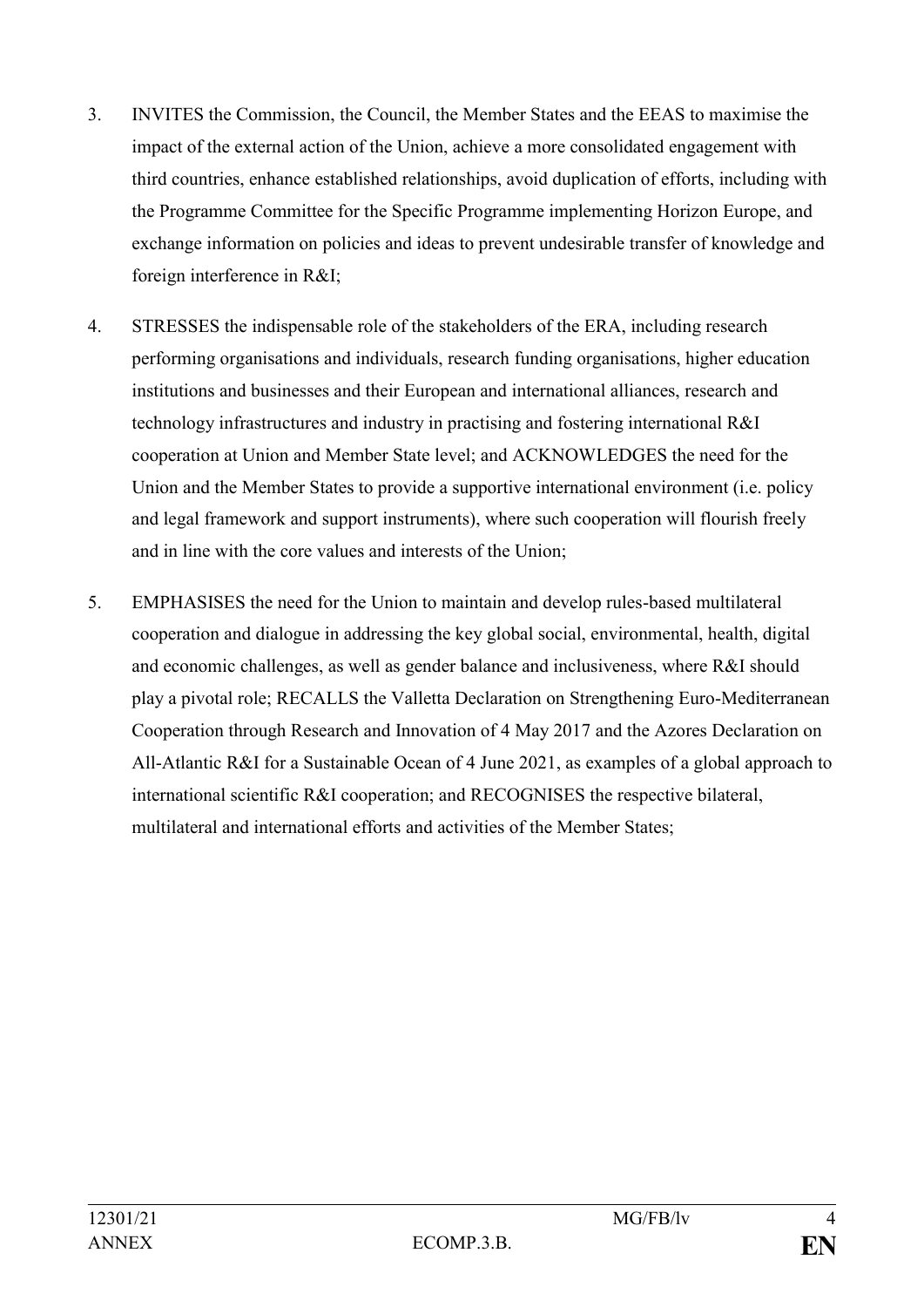- 6. UNDERLINES the importance of reinforcing the position of the Union as an attractive, inclusive, supportive and gender-balanced environment for researchers, academics, entrepreneurs and students around the world; ACKNOWLEDGES creation, sharing and wide dissemination of knowledge for the benefit of society, and autonomous research institutions, as indispensable elements contributing to an environment of trust in the global R&I arena;
- 7. NOTES that the new global approach should also feed into the international dimension of the Union's framework programme for R&I - Horizon Europe - as the central framework of the Union for nurturing and facilitating international R&I cooperation, which includes an extended association policy that offers third countries a chance for the closest possible R&I partnership with the Union;

# **PART 2: KEY PRINCIPLES and VALUES**

- 8. WELCOMES the Bonn Declaration on Freedom of Scientific Research, adopted on 20 October 2020, in which the freedom of scientific research was recognised as a visible common value informing the Union and its Member States in their R&I policy dialogue with international partner countries, as well as the Statement on Academic Freedom annexed to the Rome Ministerial Communiqué of 19 November 2020 and the Magna Charta Universitatum, approved on 12 March 2020;
- 9. UNDERLINES that the Union's global approach to R&I must be built on the principles of openness, rules-based multilateralism, shared values and priorities, facilitation of knowledge circulation and exchange of ideas; HIGHLIGHTS that it must also respect Union values and interests and, as far as possible, the principle of reciprocity, and uphold the global standards in the field of intellectual property; to this end, CALLS ON the Commission and the Member States to follow the guiding principle 'as open as possible, as closed as necessary' in future relations and negotiations with global partners;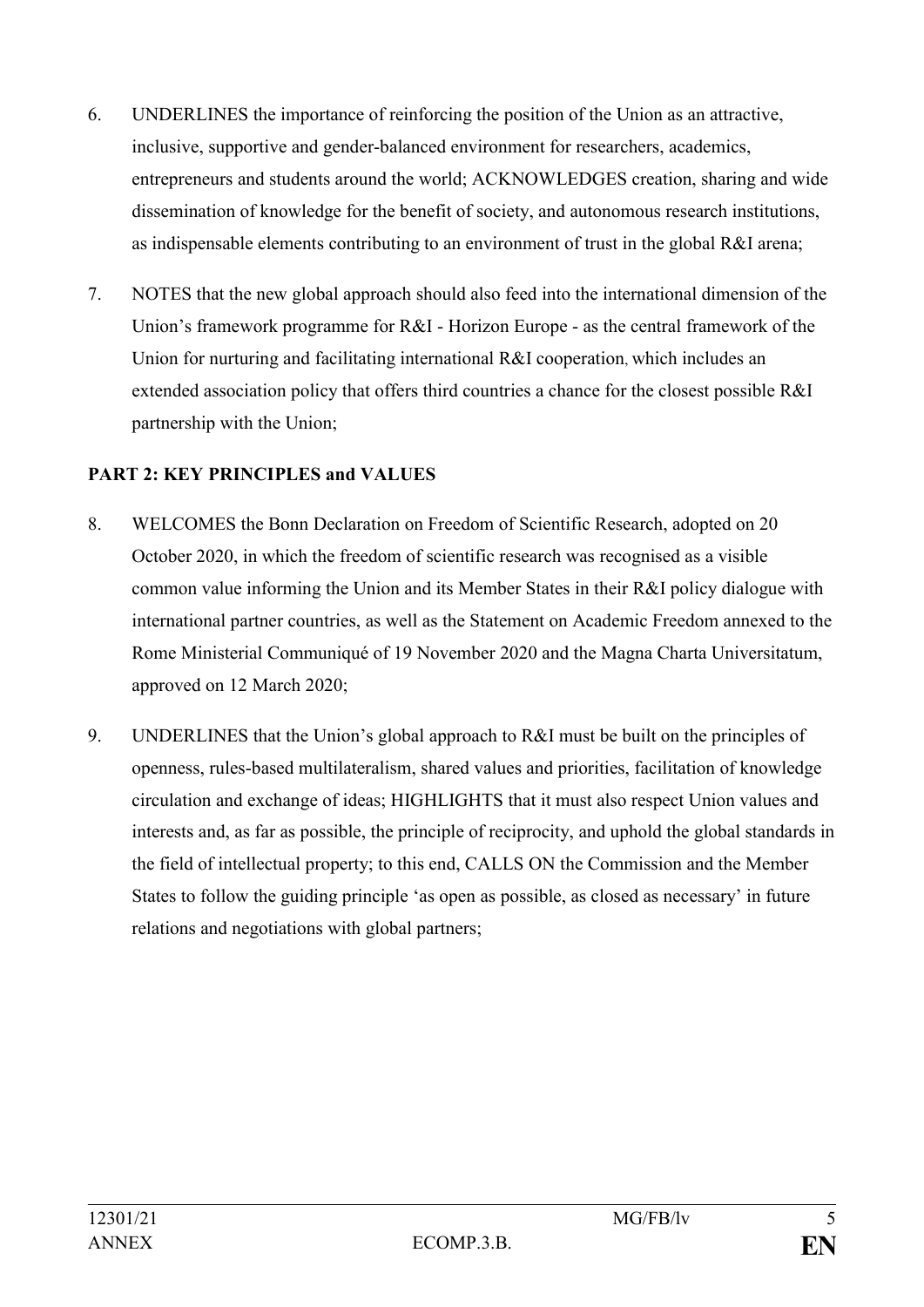- 10. RECOGNISES freedom of scientific research; pursuit of scientific excellence; impact of R&I; research ethics and integrity; societal and environmental responsibility; gender equality, diversity and inclusiveness; openness, including open data and open science; the free circulation of researchers and knowledge; sustainable research careers; standards and evidence-informed policy making as key principles and values of the Union in international R&I cooperation;
- 11. EMPHASISES the Union's commitment to uphold openness in international R&I cooperation, to promote the Union's shared values, to secure the Union's interests, including building R&I leadership and competitiveness, to strengthen measures for countering foreign interference, and to reinforce the Union's strategic autonomy while preserving an open economy, including by creating a level playing field with international partner countries;
- 12. SUPPORTS that the global approach is to be implemented through:
	- o mobilising science, technology and innovation to accelerate sustainable and inclusive development, and the transition to resilient, knowledge-based societies and economies, including in low and middle-income countries;
	- o tailoring Union bilateral cooperation in R&I in an open manner, underpinned by foresight studies, to align it with Union values and interests and to strengthen the Union's strategic autonomy while preserving an open economy; and
	- o initiatives developed together with the Member States modelled on a Team Europe approach, which combine actions by the Union, financial institutions and Member States, on a voluntary basis, to maximise the effectiveness and impact of the actions;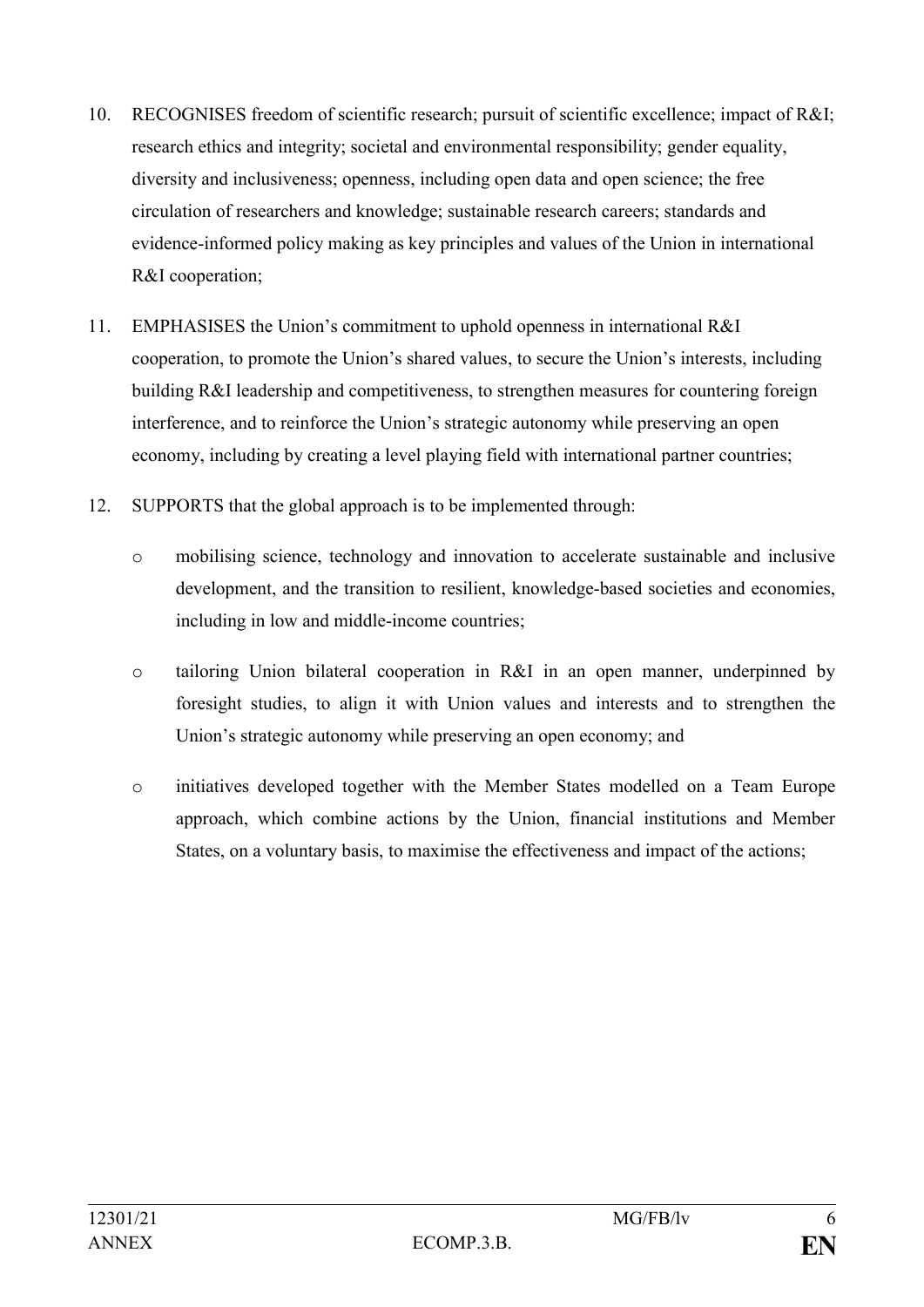## **PART 3: KEY ACTIONS**

- 13. ACKNOWLEDGES the need to further develop the Union's key principles and values for international R&I cooperation; and CALLS ON the Commission and the Member States to engage in a co-design process to this end and for the Council to examine the results by the beginning of 2022; and CALLS ON the Commission and the Member States to promote these principles and values in a multilateral dialogue involving key international partners, in order to establish the Union as a key player in developing a global R&I policy dialogue;
- 14. RECALLS, when implementing Article 22(5) of Horizon Europe for actions related to the Union's strategic assets, interests, autonomy or security during the examination of the work programmes, the need to fully involve the Member States in a timely manner in accordance with the comitology procedure or in accordance with the governance provisions of the legal acts setting up the institutionalised European partnerships; ENCOURAGES the Commission to engage proactively with countries associated to Horizon Europe in obtaining assurances of meeting the eligibility conditions for participation in future Horizon Europe calls before they are made public; and STRESSES the benefits of long-standing R&I cooperation with countries associated under the previous Union framework programmes in facilitating this process;
- 15. ENCOURAGES the Commission to further strengthen international R&I cooperation with non-EU countries, paying due attention to countries with a long-standing relation with the Union; ENCOURAGES the Commission to finalise the agreements associating third countries to Horizon Europe with a view to presenting them to the Council in due time;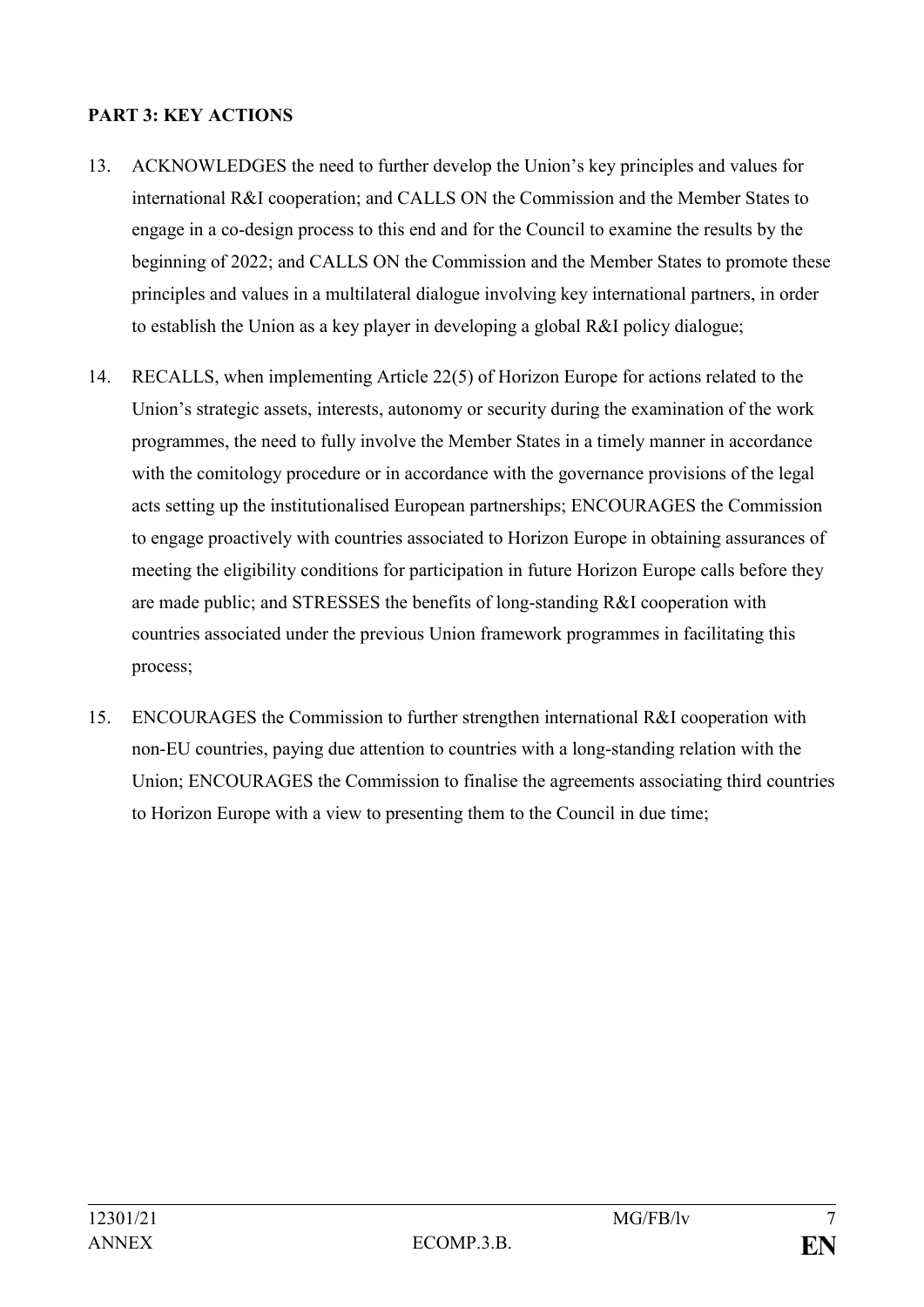- 16. CALLS ON the Commission to ensure the greatest involvement of the Council in accordance with Article 218 TFEU in the process of negotiating agreements associating third countries to Horizon Europe; and RECALLS in this context the statement made by the Council upon the adoption of the Horizon Europe Regulation**<sup>4</sup>** ;
- 17. INVITES the Member States and the Commission to consider setting up or fostering actions or tools available to researchers whose freedom of scientific research is under threat in third countries, respecting fully the excellence principle; and ENCOURAGES the Commission to integrate a reference about respecting freedom of scientific research in the agreements associating third countries to Horizon Europe;
- 18. RECALLS that interpersonal relations and networks, as well as investment in researchers' skills and careers and supporting brain circulation, including addressing brain drain, are fundamental to enhancing the Union's attractiveness to research talent and its role in international R&I cooperation; and CALLS ON the Commission to further utilise the potential of relevant Union actions and programmes including the Marie Skłodowska Curie Actions, the European Research Council, the European Innovation Council, the Knowledge and Innovation Communities (KIC) of the European Institute of Innovation and Technology (EIT), the European Cooperation in Science & Technology (COST) programme, ERASMUS+ and the EURAXESS network;
- 19. INVITES the Commission and the Member States to apply the European Code of Conduct for Research Integrity and the Global Code of Conduct for Research in Resource Poor Settings;

<sup>&</sup>lt;u>.</u> **<sup>4</sup>** 6692/21 ADD1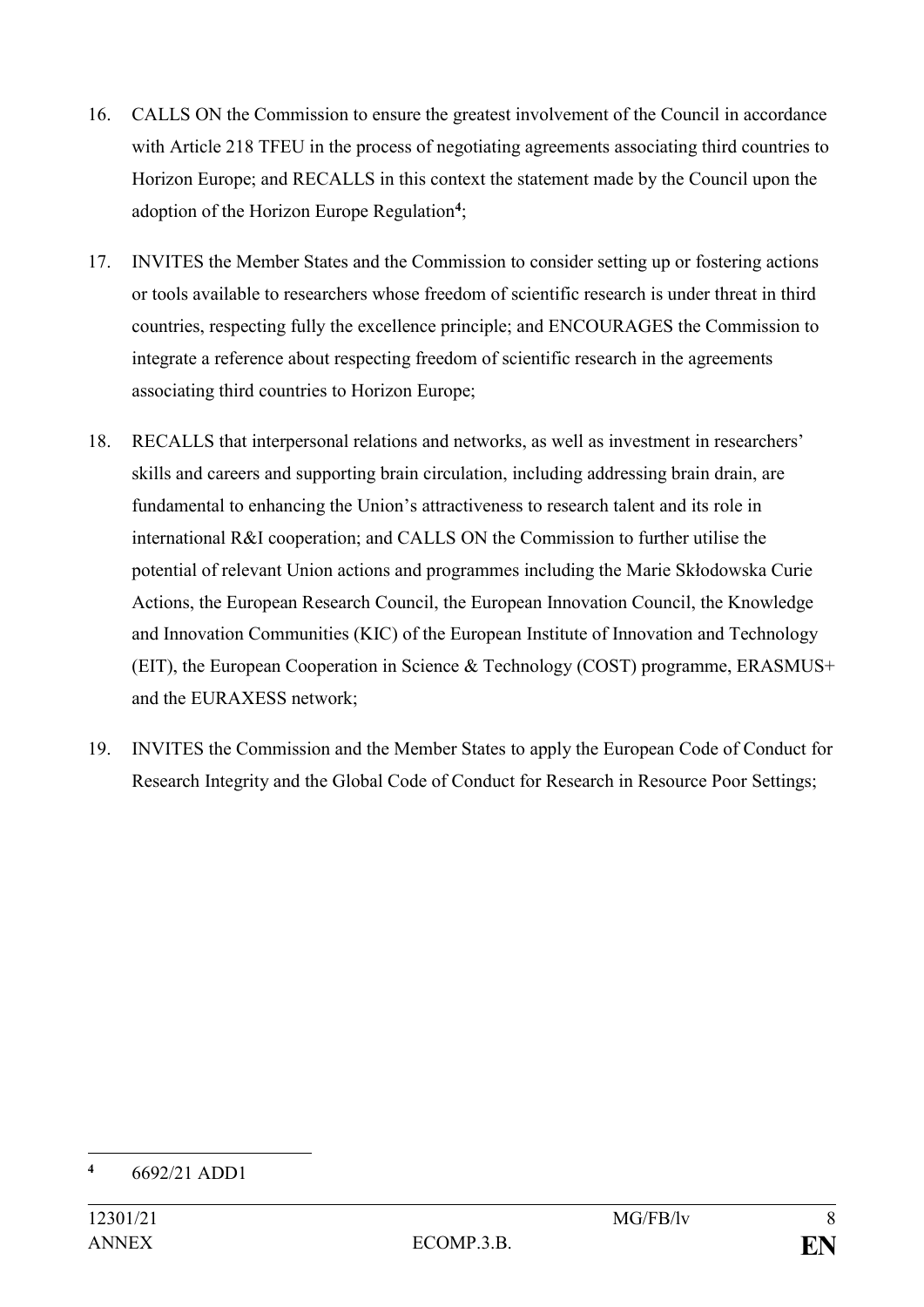- 20. UNDERLINES the importance of openness and international cooperation in research infrastructures for the advancement of science, science diplomacy, tackling global challenges and increasing access to excellence; RECOGNISES the need for further development and implementation of the Global Research Infrastructure framework; ENCOURAGES the European Strategy Forum on Research Infrastructures (ESFRI) and the Commission to support activities of research infrastructures to this end; and WELCOMES the efforts of the Commission's Joint Research Centre to open access to their laboratories as a good example in this respect;
- 21. CONSIDERS that international R&I cooperation is an integral part of the renewed ERA, but also a significant part of the European Higher Education Area (EHEA) and the European Education Area (EEA), and that reasonable synergies in their external dimensions need to be achieved in order to fully harness the potential of knowledge within the Union; STRESSES in this regard the international potential of the European Universities Initiative and the Knowledge and Innovation Communities (KIC) of the European Institute of Innovation and Technology (EIT); and INVITES the current and future Presidencies of the Council to advance such synergies together with the Member States and the Commission;
- 22. STRESSES the importance of seeking synergies with the Union's external action programmes, such as the Neighbourhood, Development and International Cooperation Instrument (NDICI-Global Europe) and the Instrument for Pre-Accession Assistance (IPA), especially in terms of capacity building activities in partner countries in the field of higher education, research and innovation;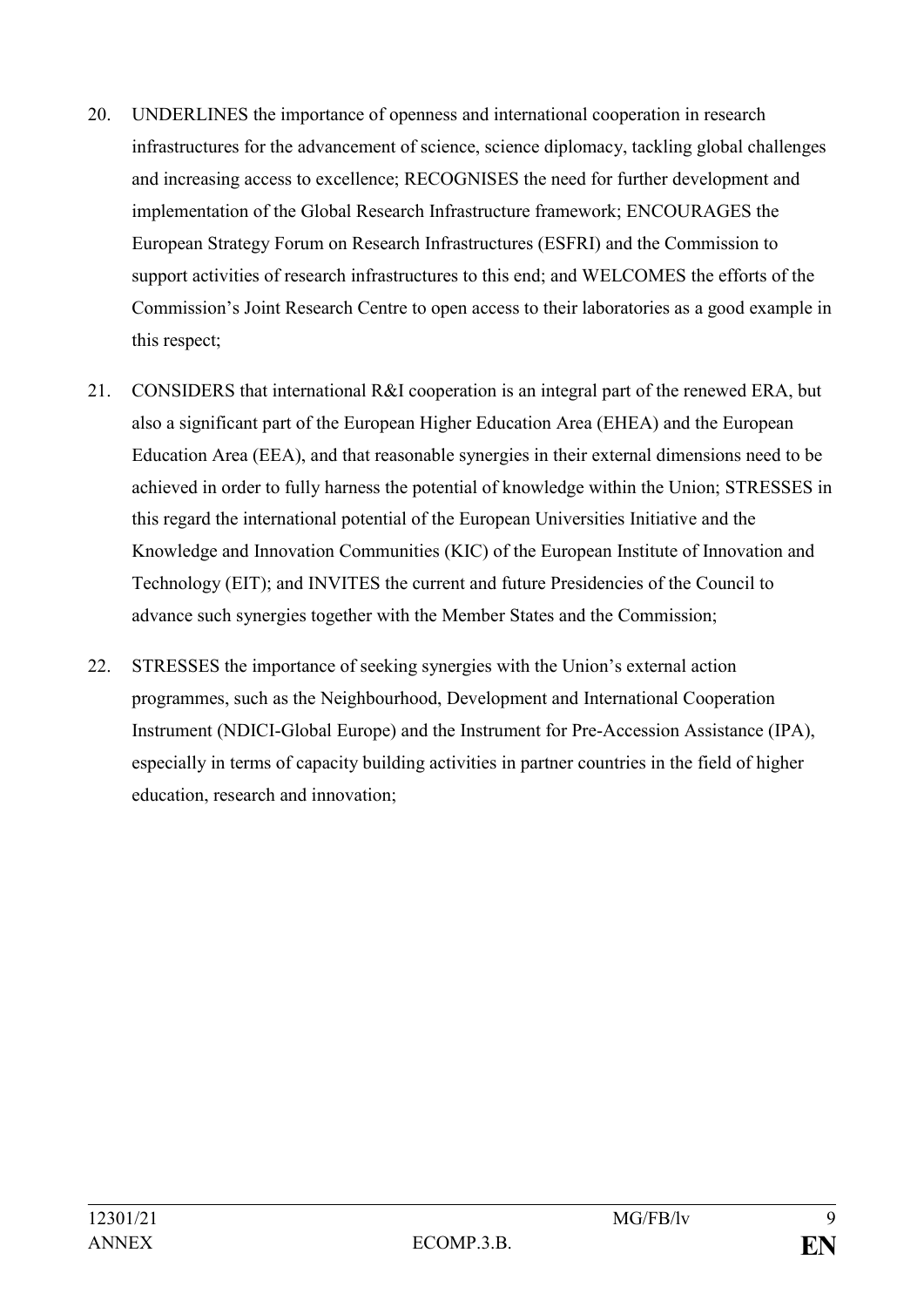- 23. WELCOMES the Commission's intention to continue developing guidelines on dealing with foreign interference in close consultation with Member States and research and higher education stakeholders; following their completion, INVITES the Commission and the Member States to support the voluntary application of these guidelines by their research funding and performing organisations and higher education institutions, including by targeted training, provision of information on the state of play of freedom of scientific research or raising awareness of potential risks; and INVITES the Commission to facilitate mutual policy learning among Member States, taking account of Union research results in the area of countering foreign interference in research and higher education;
- 24. WELCOMES the Commission's intention to prepare the targeted roadmaps for international R&I cooperation with key non-associated third countries with a strong R&I base; and CALLS FOR continuous involvement of the Council in the preparation and follow-up of these roadmaps, which should reflect shared values and principles, balanced reciprocity and a level playing field as a prerequisite for closer cooperation, with a view to approving them as nonbinding instruments;
- 25. SUPPORTS the Commission's intention to develop a voluntary code of practice on smart use of intellectual property by 2022, which should help higher education institutions, research performing and funding organisations, businesses and all other R&I actors to recognise the risks and identify mitigation measures in international R&I cooperation and manage knowledge assets in open and global R&I systems, ensuring that the Union and Member States' interests are pursued;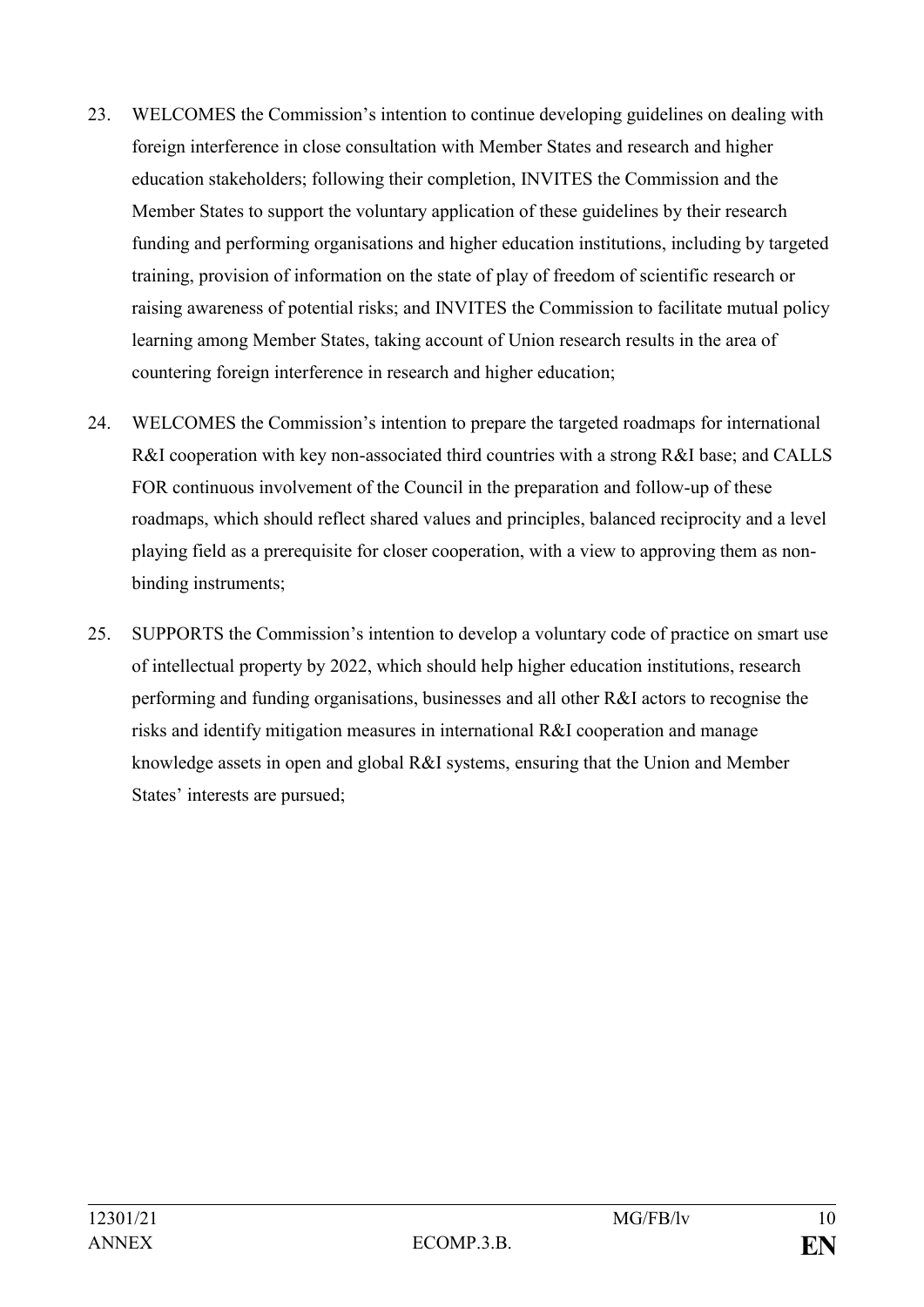- 26. RECOGNISES the need to further strengthen the Union's role in existing multilateral R&I partnerships and alliances**<sup>5</sup>** as a key instrument for building on the cooperation with likeminded international partners; and INVITES the Commission to consult with the Member States and seize the Council in accordance with the relevant procedures in establishing such partnerships, including beyond the areas of the green transition, digital transformation and health, in particular to tackle common societal challenges faced by the Union, as well as to pursue the United Nations Sustainable Development Goals;
- 27. INVITES the Commission to continue to pursue cooperation with the Americas, notably by implementing the commitments undertaken at the EU-Canada and EU-US summits of 14 and 15 June 2021 respectively, and by stepping up cooperation with Latin America and the Caribbean, taking full advantage of the new EU-CELAC strategic roadmap 2021-2023 for the implementation of the Action Plan on Science, Technology and Innovation;
- 28. INVITES the Commission to implement relevant R&I actions from the Joint Communications regarding the Eastern Partnership, the renewed partnership with the Southern Neighbourhood and the strategy with Africa**<sup>6</sup>** such as joint innovation agendas; and RECALLS its conclusions of 16 April 2021 on an EU Strategy for cooperation in the Indo-Pacific**<sup>7</sup>** , where cooperation in the field of research, innovation and digitalisation should be advanced;

<sup>1</sup> <sup>5</sup> The Commission's Communication examines the following as an appropriate, non-exhaustive list of alliances in the field of Green transition: the All-Atlantic Ocean Research Alliance, Mission Innovation, Group on Earth Observations (GEO), the International Bioeconomy Forum, the Intergovernmental Panel on Climate Change (IPCC), Intergovernmental Science-Policy Platform on Biodiversity and Ecosystem Services (IPBES), and the International Resource Panel (IRP).

**<sup>6</sup>** JOIN(2020) 7 final, JOIN(2021) 2 final and JOIN (2020) 4 final.

**<sup>7</sup>** 7914/21.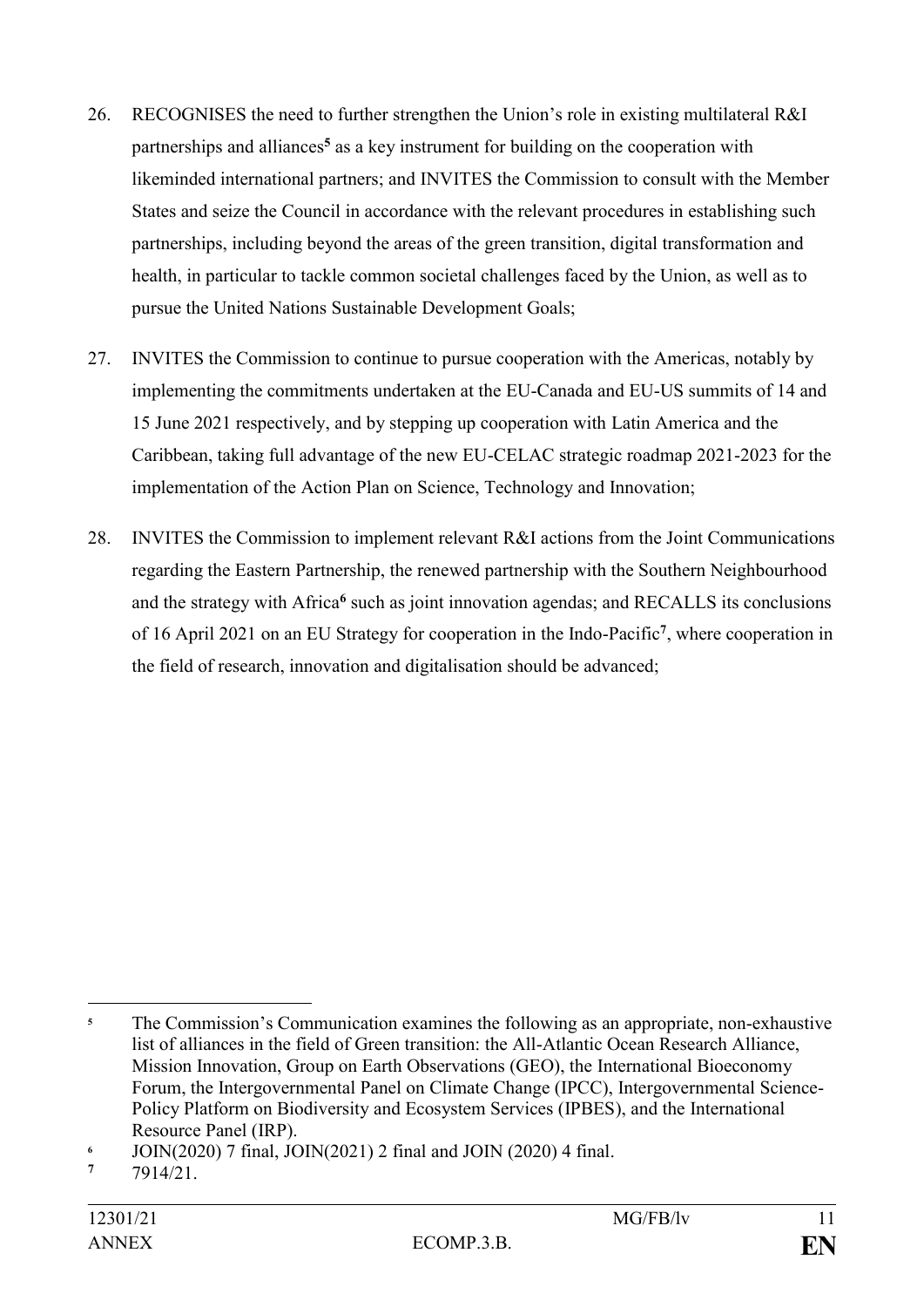- 29. INVITES the Commission, together with the African Union Commission and Member States on both sides, to develop a joint EU-AU Research and Innovation Agenda to support the building of research capacities and the translation of research output, including from the Horizon Europe 'Africa Initiative', into socio-economic and environmental benefits in line with the agreement reached at the 2020 EU-AU Ministerial meeting; EMPHASISES the need in this context for synergy with NDICI-Global Europe, following the example of the African Research Initiative for Scientific Excellence (ARISE) pilot project; CALLS FOR synergies between EU-AU and EU-Southern Neighbourhood cooperation to produce a stronger impact on economic development, job creation and environmental preservation; and LOOKS FORWARD to the development of joint R&I roadmaps in view of a ministerial meeting of the Union for the Mediterranean in 2022;
- 30. INVITES the Commission, in close cooperation with the Member States, to also continue pursuing multilateral cooperation within initiatives such as the Partnership for Research and Innovation in the Mediterranean Area (PRIMA), the Baltic and North Sea Coordination and Support Action (BANOS), BlueMed, Arctic and Black Sea Cooperation, and taking stock of the lessons learnt to adapt and expand as necessary their possible future scope and activities; and RECOGNISES their significance in the context of science diplomacy;
- 31. INVITES the Commission to develop, together with the Member States and the Eastern Partnership (EaP) countries, a joint EU-EaP innovation agenda supporting the dissemination and use of R&I results;
- 32. CALLS FOR a common regional approach to relations with the Western Balkans; and VIEWS further developments in international R&I cooperation as an important step towards their integration in the Union; in this light, CALLS ON all parties concerned to advance towards the signature of the Joint Declaration on a Western Balkans agenda on innovation, research, education, culture, youth and sport, as a key contribution on innovation in the context of the Economic and Investment Plan;